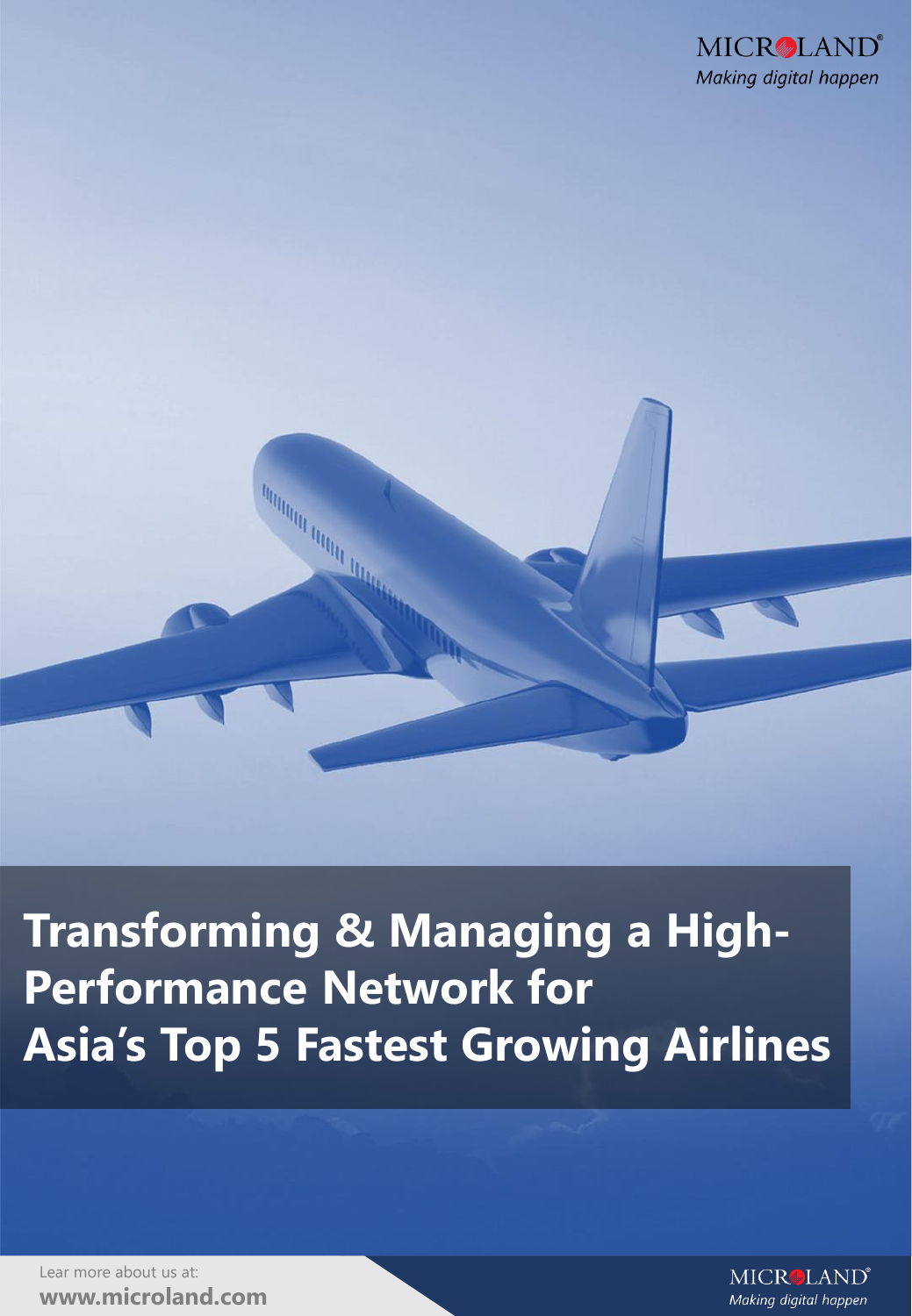#### CLIENT

*The Customer is India's largest airline by passengers carried topping at over 64 million and one of the fastest growing commercial fleets in Asia. They have rapidly grown since their inception in 2006 and over the last decade have started operations in almost all the 60+ airports across the country and have also expanded operations internationally in the South-East Asia region*

### >>> CHALLENGE

The growing presence & operations in region and expansion of customer base brought with it the following challenges:

- The challenge of continued improvement in operational efficiency and performance as well as ensure customers have the best passenger experience.
- They had an aged network infrastructure designed and implemented about a decade back – creating the need for transformation into a high-performance network creating a robust backbone for the operations.
- They were also going through a business transformation that required their operations to be split into different business entities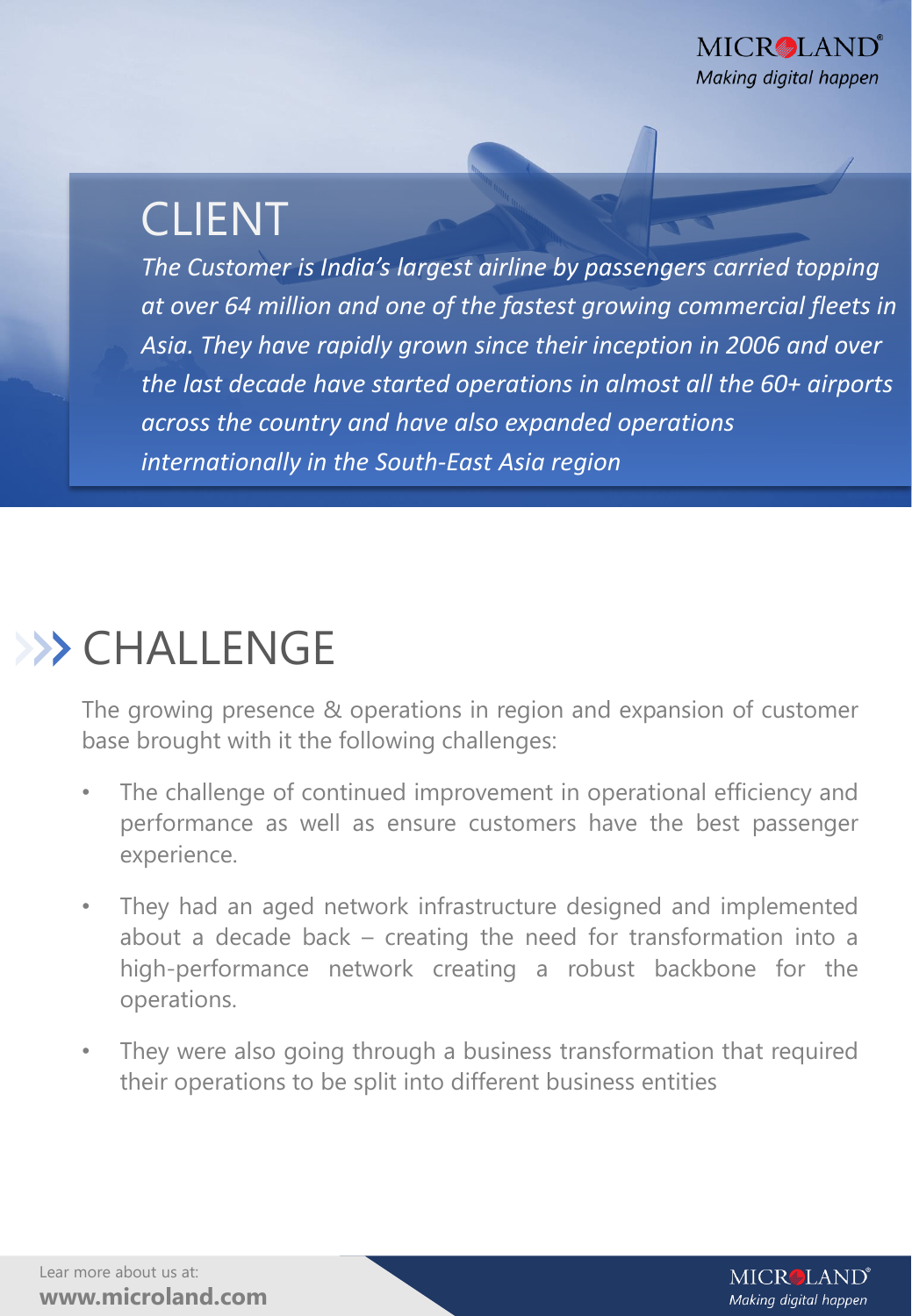## >> SOLUTION

Addressing each of the customer's three main challenges required a different approach.

- Setting up a state-of-the-art Centralized NOC, onsite due to compliance & regulatory requirements.
- Ensure mission critical network connectivity for 65 + Airport & ATC sites with high availability networks complying to stringent SLAs for both LAN & WAN was implemented.
- Streamlining & standardizing the service management processes
- Network Transformation: 2 solutions were designed & deployed by **Microland** 
	- Fortinet based SD-WAN solution across all their 65+ Airport and Cargo sites – to ensure a fast configurable, scalable & secure WAN network.
	- Upgrading the customer's wireless networks across the airport sites from Ruckus based Wi-Fi to the Cisco based wireless network.

The Wireless Networks upgrade was undertaken to enhance the connectivity & performance of their Baggage Reconciliation System (BRS), which ensured that every passenger's baggage is scanned & tagged through a handheld scanning device, to load and unload into the right aircraft at the right time from airlines central system. This has ensured that customer's operations efficiency in baggage handling is now rated as the best in the country for delivering the right bag to the right passenger at the right airport.

Apart from these, there are a multitude of compliance requirements that needs to be met for the Airline industry. Microland implements projects for enhancements & deployments to address these changing compliance requirements.